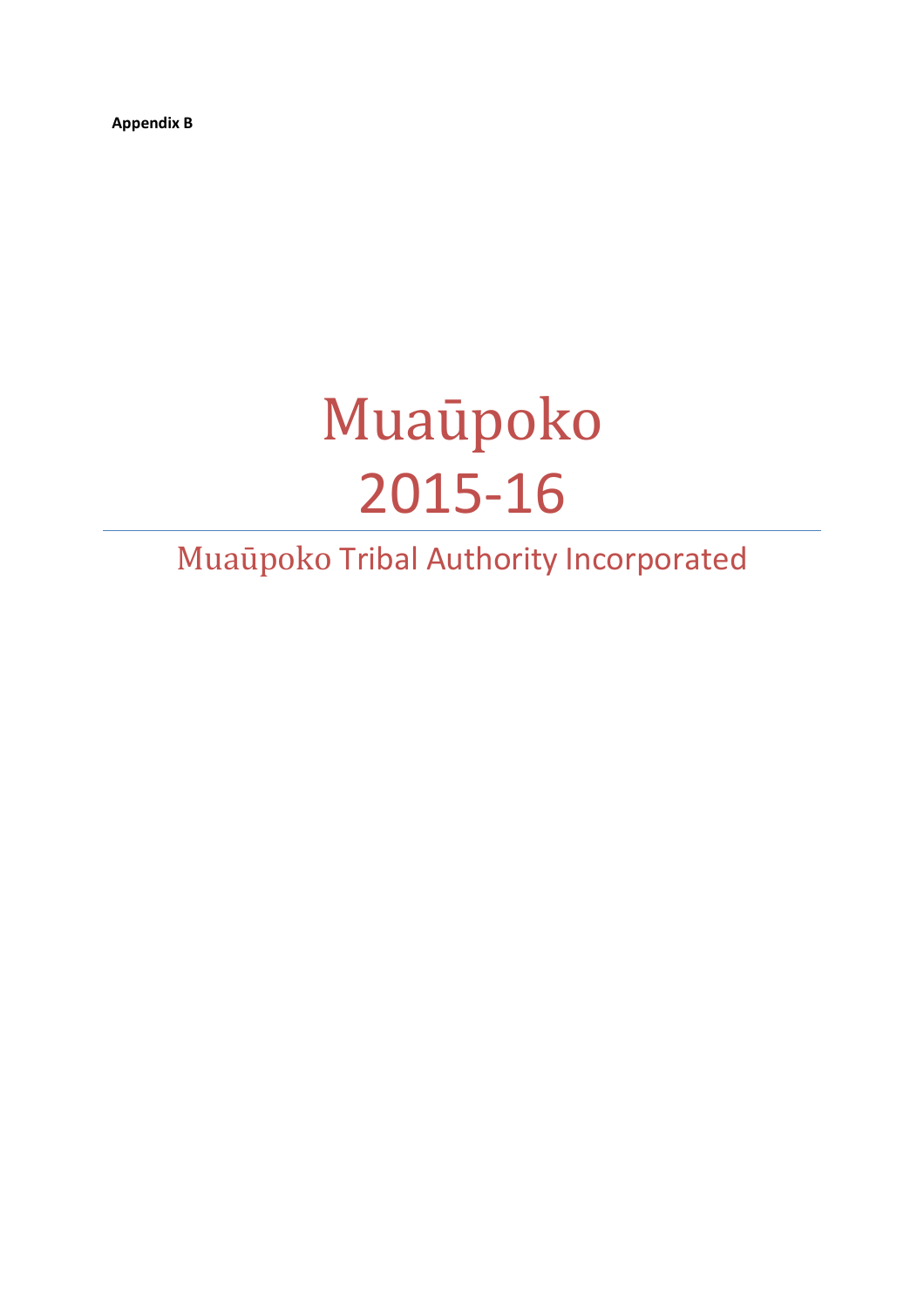#### **Contents**

## MIHIMIHI

Ko Tararua te maunga

Ko Punahau te roto

Ko Hokio te awa

Ko Kohuturoa raua ko Kawiu e nga marae

Ko Punahau, Ngāi Te Ngarue, Ngāi Te Ao, Ngāti Tamarangi,

Ngāti Hine, Ngāti Whanokirangi, Ngāti Pāriri e ngā Hapu

Ko Kurahaupo me Matahōrua e ngā waka

Ko Muaūpoko te Iwi

Whakahono, kia tu kaha Muaūpoko

# INTRODUCTION

This report provides an overview of Muaūpoko Tribal Authority which includes a description of:

- Muaūpoko Strategic Direction
- Muaūpoko area of interest
- Muaūpoko Iwi demographics taken from the 2013 Census
- Muaūpoko Marae
- Muaūpoko 2020 strategic plan
- The governance and management of the MTA and its subsidiary Muaūpoko Trading Company
- Services provided by MTA
- Muaūpoko Tribal Authority Annual Plan for 2015 to 2016
- Muaūpoko Trading Company Annual Plan for 2015 to 2016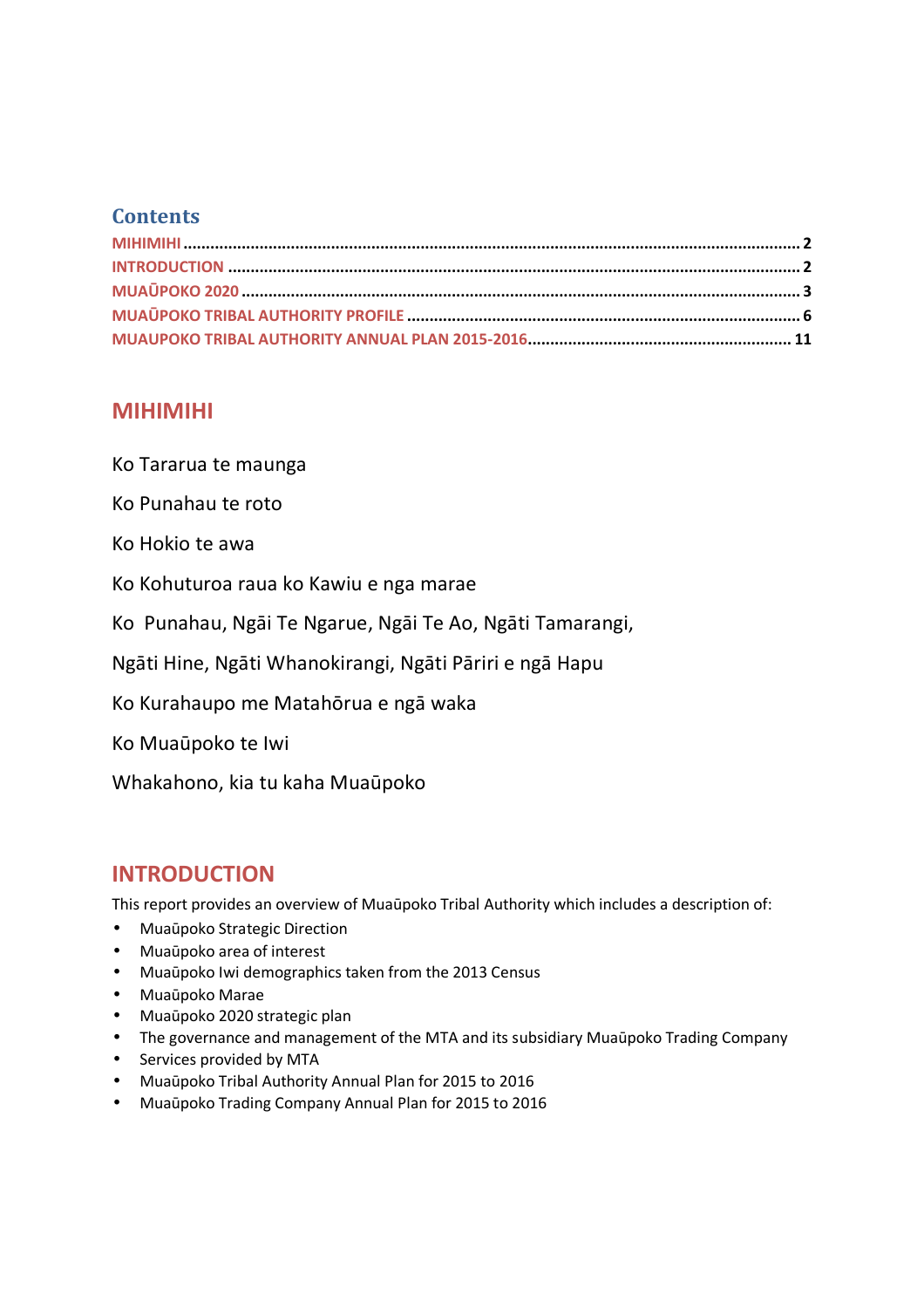# MUAŪPOKO 2020

At a 2007 AGM hui-a-iwi, members were encouraged to participate in the direction where the MTA should focus its interest towards. Those who had participated in the process have made an impact, creating long-term strategies with the following vision that will take Muaūpoko forward into the future.

#### Our Vision

"whakahōno kia tu kaha Muaūpoko" Unite, stand strong Muaūpoko

Muaūpoko 2020 is about whakahono kia tu kaha Muaūpoko. It is about our ability to stand strong and united so that together we will create and control our destiny. It is our belief that in the year 2020 we will be at a place where we have:

- Empowered our Hapū, Whānau and Marae
- Protected our identity, assets and environment
- Enhanced our economic wealth, health, culture and social well-being.

It is our responsibility to learn the lessons of the past, to plan and prepare for the future. Unite, stand strong Muaūpoko is our vision, many will contribute to its creation and all will benefit from its continued existence.

The planning process continues. Dreaming of the future, of where Muaūpoko would be in 2020 must be achieved. Muaūpoko 2020 will be about developing strategies to realise the vision, to make the dream a reality.

#### "A United Muaūpoko Will Prosper - A Divided Muaūpoko Will Not"

The 10 Key Strategies were developed to lead activity toward unifying and strengthening the mana and mauri of our iwi to achieve our vision of - Realising our true potential as Muaūpoko whānau, hapū & iwi.

| Strategy:          | Statements:                                                                                                                                                                                             |
|--------------------|---------------------------------------------------------------------------------------------------------------------------------------------------------------------------------------------------------|
| <b>Strategy 1</b>  | Culturally Strong in Te Reo me ona Tikanga: Preserve & maintain the cultural taonga<br>of Muaupoko.                                                                                                     |
| <b>Strategy 2:</b> | Protecting and enhancing our environment: Research, investing and participate in<br>environment revitalisation projects within Muaupoko tribal region                                                   |
| <b>Strategy 3:</b> | Strong, Healthy & Vibrant Whanau and Hapu: The health and wellbeing of our people<br>is paramount.                                                                                                      |
| <b>Strategy 4:</b> | Capacity & Capability: Build the capacity (people power) and capability (effectiveness)<br>of our Whānau, Hapū & Iwi.                                                                                   |
| <b>Strategy 3:</b> | <b>Ownership &amp; Protection of Muaūpoko assets and resources: Regain ownership and</b><br>kaitiakitanga of key Muaūpoko assets and resources and realize the benefits and<br>returns on these assets. |
| <b>Strategy 6:</b> | <b>Strong Infrastructures:</b> Strengthen the infrastructures (structures, systems, policies<br>and procedures, planning and monitoring) of Muaūpoko Whānau, Hapū & Iwi.                                |
| <b>Strategy 7:</b> | Effective Representation: Represent Muaūpoko interests effectively and efficiently                                                                                                                      |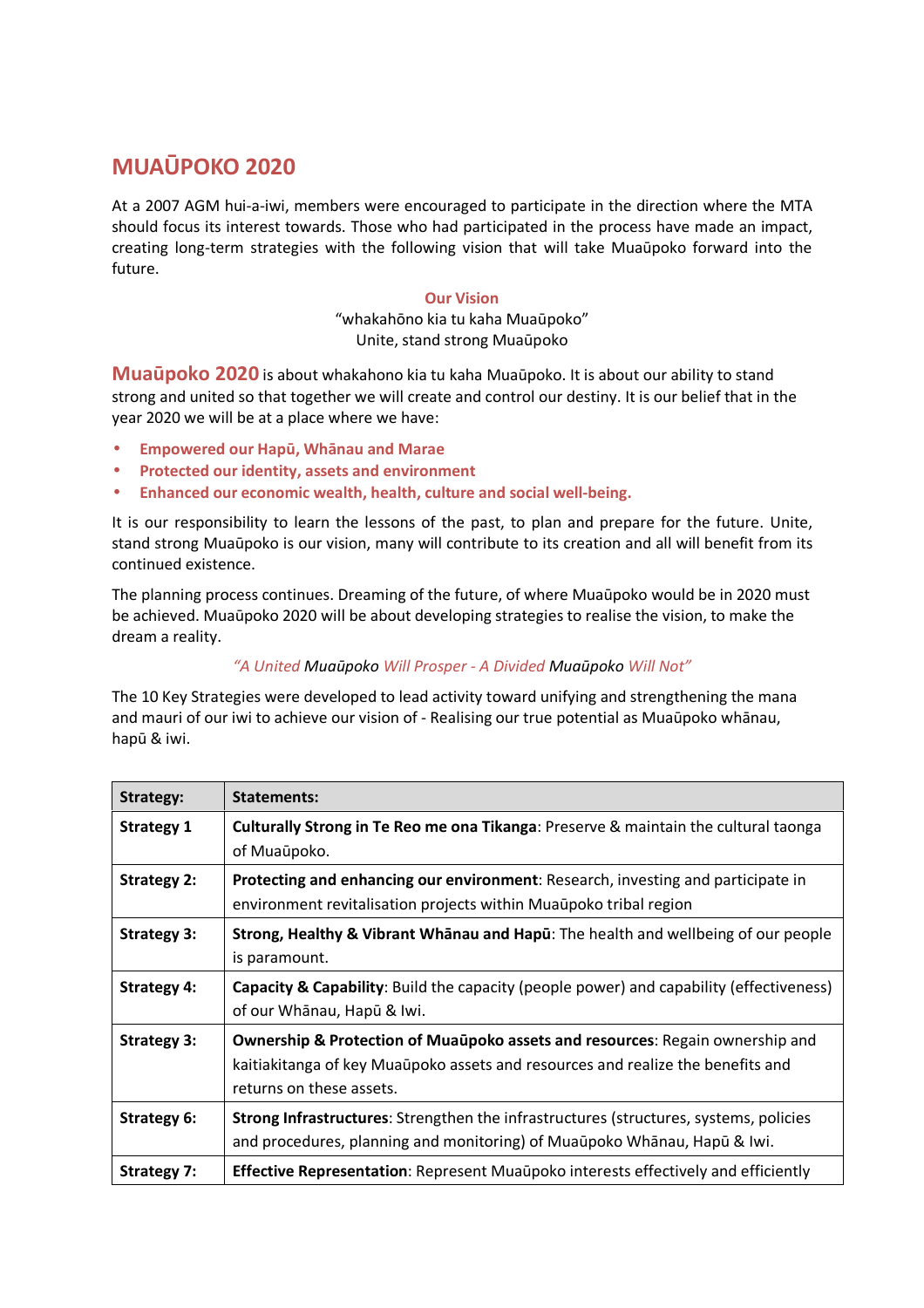| Strategy:          | Statements:                                                                         |
|--------------------|-------------------------------------------------------------------------------------|
|                    | and ensuring always that our mana is upheld.                                        |
| <b>Strategy 8:</b> | <b>Expansive Networks:</b> Enhance and expand our relationships and networks with   |
|                    | Whānau, Hapū, other Iwi, Government and Non-Government agencies.                    |
| <b>Strategy 9:</b> | <b>Economically Strong:</b> Pursue commercial and non-commercial opportunities that |
|                    | enhance the well-being of Muaūpoko Whānau, Hapū & Iwi.                              |
| Strategy 10:       | Making our Mark: Brand and market Muaūpoko as a leader and role model.              |

In the latter part of the 2014 year, the MTA board continued the strategic planning process to refine the current 2020 strategies further into a blueprint for taking the Muaupoko 2020 vision to the next level. The board started by checking their collective understanding of what the 2020 vision statement meant for the current board team and to reflect on performance and progress.

The prevailing line of thought was that it was time to create a blueprint for a greater call to action.

This involved refining the 10 strategies into 5 key groupings:

| <b>Strategy:</b>      | <b>Statements:</b>                                     |  |
|-----------------------|--------------------------------------------------------|--|
| <b>Strategy One</b>   | Cultural - Muaūpoko Reo, Tikanga, Waiata and           |  |
|                       | heritage are preserved and maintained for              |  |
|                       | future generations.                                    |  |
| <b>Strategy Two</b>   | <b>Infrastructure</b> – Robust Iwi and Hapu structures |  |
|                       | that best serve Muaupoko interests.                    |  |
| <b>Strategy Three</b> | <b>Assets and Environment - Regain ownership</b>       |  |
|                       | and Kaitiakitanga of key Muaūpoko assets and           |  |
|                       | natural resources to protect these for future          |  |
|                       | generations.                                           |  |
| <b>Strategy Four</b>  | Hauora - Health and wellbeing of our people is         |  |
|                       | paramount.                                             |  |
| <b>Strategy Five</b>  | <b>Leadership</b> $-$ Representing and advocating for  |  |
|                       | Muaūpoko interest and nurturing future                 |  |
|                       | leaders.                                               |  |

This blueprint will result in a framework for implementing the 2020 vision and guiding the planning process over the next 5 years.

Over the period from March 2015 to Jun 30<sup>th</sup> 2015, this current annual plan will be incorporated into the new blueprint and presented at the 2014/15 Annual General

# MUAUPOKO TE IWI: OUR PROFILE FROM THE 2013 CENSUS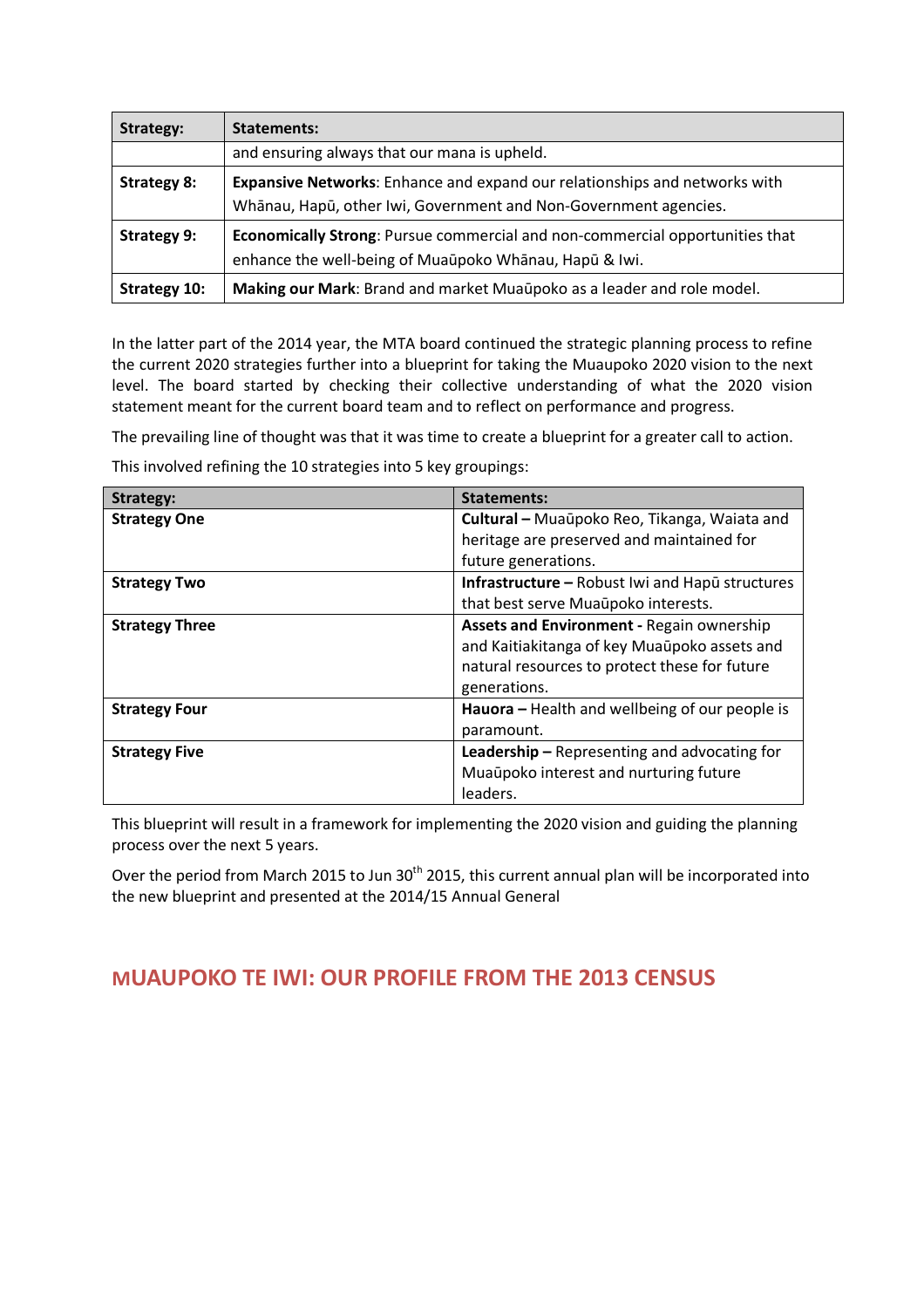#### Te Rohe Muaūpoko: The Muaūpoko Ancestral Area

Today, the Muaūpoko Iwi population is principally located in Taitoko (Levin). There is a number of neighbouring Iwi who overlaps Te Rohe Muaūpoko Ancestral Area of Interest. To the North is Rangitāne ki Manawatū, Ngāti Apa and Ngāti Raukawa ki te Tonga. To the East is Ngāti Kahungunu ki Wairarapa and Rangitāne ki Wairarapa. To the South is Ngāti Raukawa ki Te Tonga, Te Ati Awa ki Whakarongotai, Ngāti Toa and Taranaki Whānui. It is noted that a number of the Muaūpoko Wai claims include the Ancestral Area. MTA is developing a way to manage the aspirations and expectations of Muaūpoko interests within the ancestral area, Te Rohe Muaūpoko.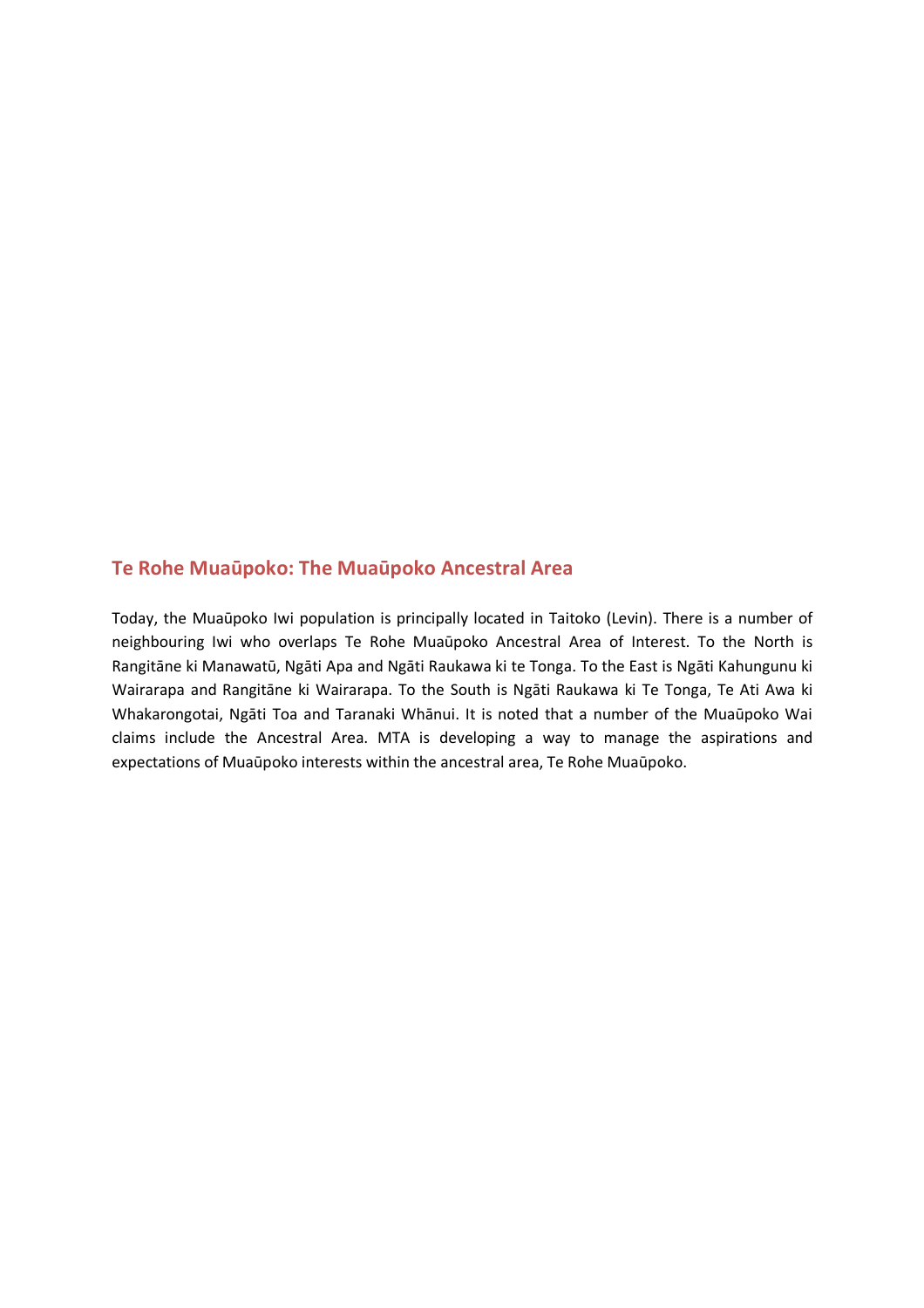#### Muaūpoko Marae

Kohuturoa Marae: Was an early occupation area for Muaūpoko with a former kainga once being there. The Meeting house Pāriri was built in 1896 and is the oldest Wharenui in Horowhenua.

Kohuturoa Marae is on Maori Freehold Land, Kohuturoa 1, with the Kohuturoa Reservation as the administering Land Trust. There are Seven Trustees. The urupā, Kohuturoa Urupā, is also Maori Freehold Land, with the Kohuturoa (urupā) Reservation administering Land Trust. There are seven Trustees. Paeke is the Kawa used here.

Kawiu Marae: Was an early occupation and cultivation area for Muaūpoko, Te Huia o Raukura is the name of the whanerui.

Kawiu Marae is on Maori Freehold Land, Horowhenua 11B36 2 L4A, with the Horowhenua 11B36 2 L4A Reservation as the administering Land Trust. There are twelve Trustees. Paeke is the Kawa used here.

# MUAŪPOKO TRIBAL AUTHORITY PROFILE

#### Introduction

Muaūpoko Tribal Authority (MTA) was established in 1997 as an Incorporated Society. Its main purpose is to protect Muaūpoko identity, assets and to build a stronger economic, social and cultural base for the Muaūpoko people. MTA has continued to support Muaūpoko Iwi aspirations in all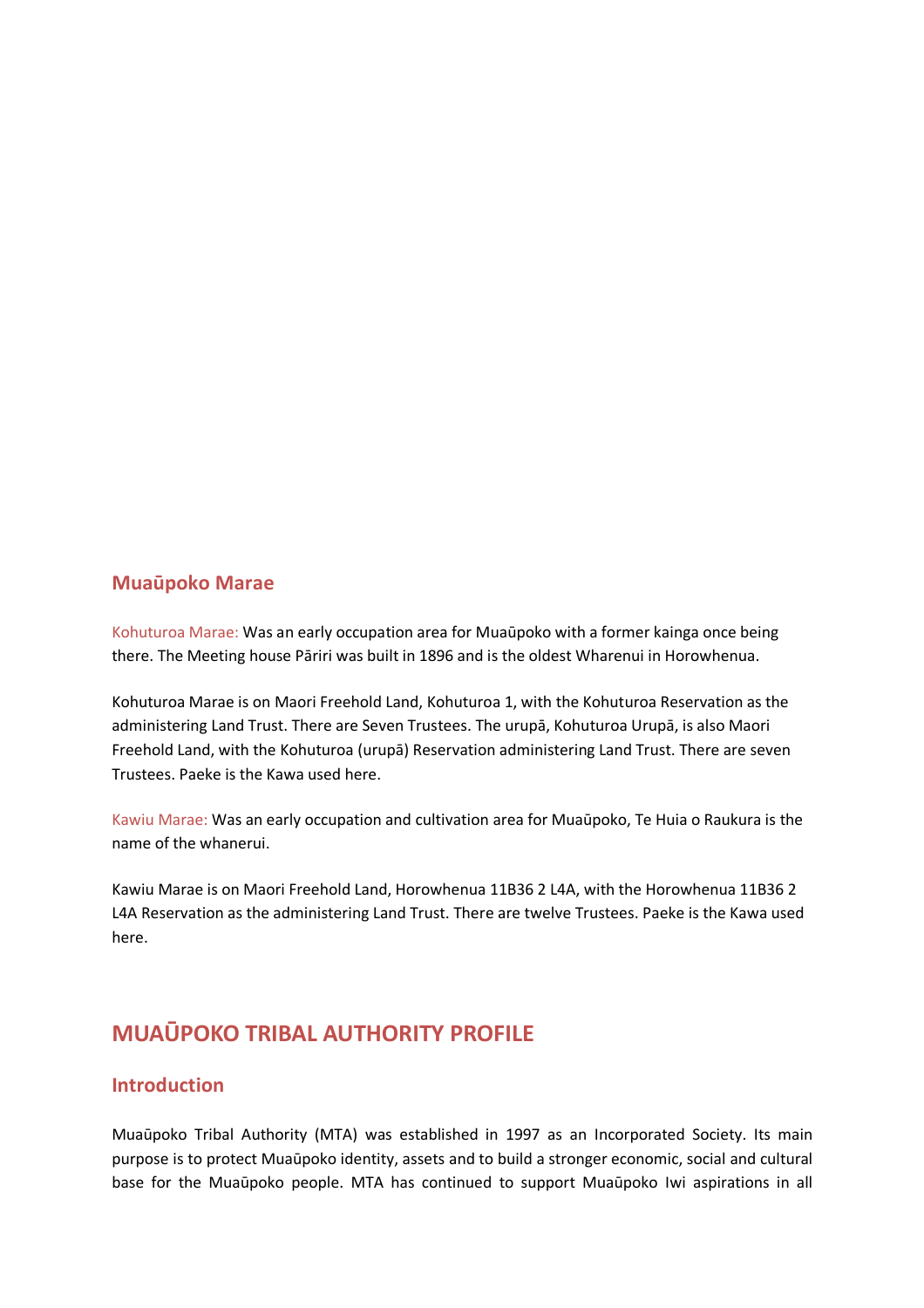spheres of life. A copy of the Muaūpoko Tribal Authority Incorporated Society Rules (MTA-ISR) may be found on the MTA website and the New Zealand Companies Office Website.

#### MTA representative organisation for Muaūpoko

MTA has been the mandated recognised representative organisation for Muaūpoko for many years by crown, councils and community. MTA is;

- Represents Muaūpoko as an "iwi authority" for the purposes of the Resource Management Act 1991
- The Mandated Iwi Organisation (MIO) for Muaūpoko under the Maori Fisheries Act 2004, and
- The Iwi Aquaculture Organisation (IAO) for Muaūpoko under the Maori Commercial Aquaculture Claims Settlement Act 2004, and
- The mandated organisation to represent Muaūpoko for direct Negotiations of Muaūpoko Historical Treaty Settlement claims.

#### Muaūpoko Tribal Authority Organisation Structure

#### Whanau Ora Services

We seek to support whanau so they are self-managing; living healthy lifestyles; participating fully in society; confidently participating in Te Ao Māori; economically secure and successfully involved in wealth creation; and is cohesive, resilient and nurturing. As a provider of Whanau Ora Services, MTA staff currently provides whanau navigation: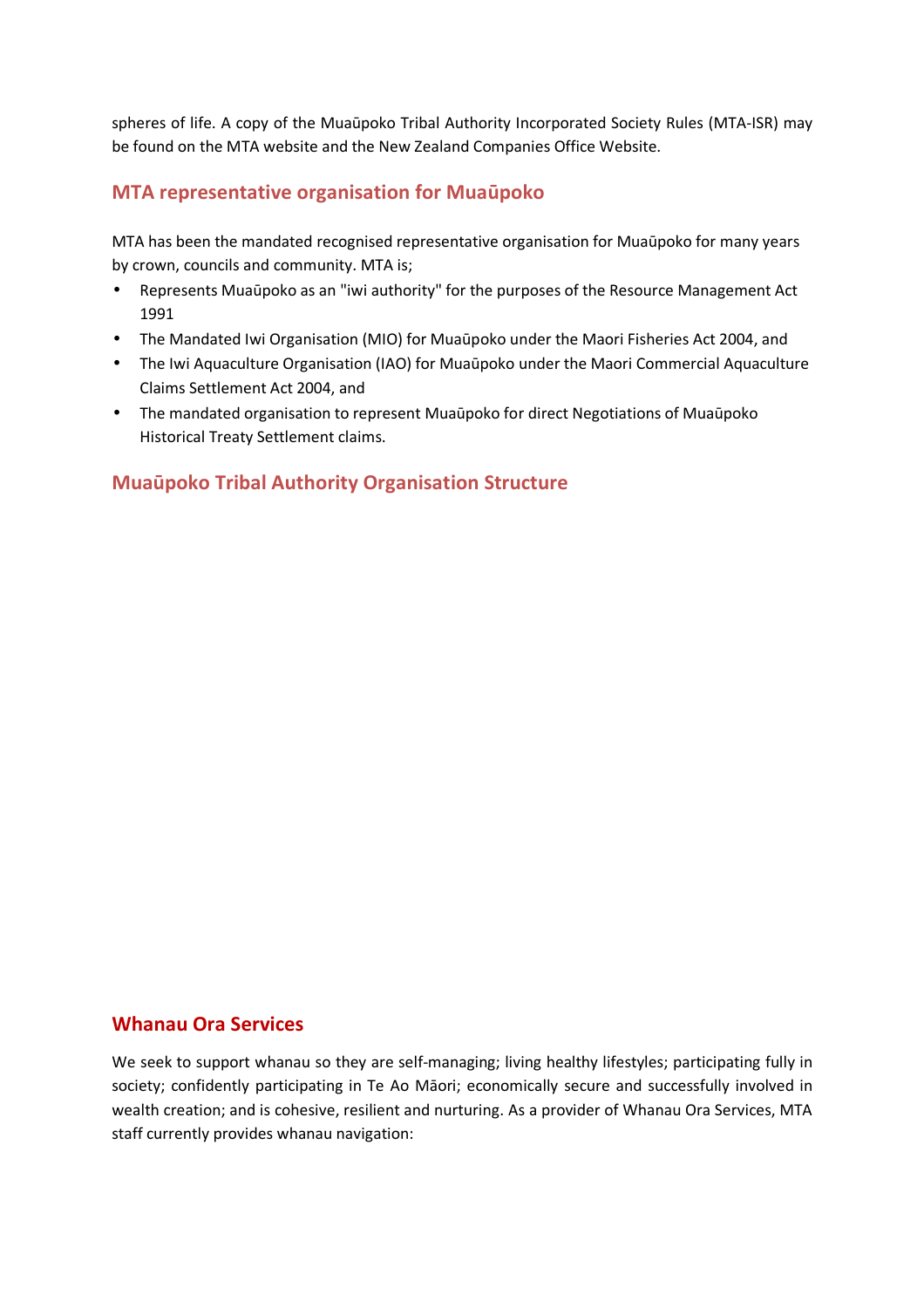Kevin Hill and Kim Topia are our Kaitoko Whanau Ora Navigators working with Vulnerable, high risk whanau.

Donna Sayer is our Te Ara Whanau Ora Navigator, working with whanau that are needing support in certain areas of their life.

Nathan Taylor is the Project Coordinator for the Te Kupenga - Youth Programme working with children from local Colleges

#### Leadership, advocacy and representation services

The MTA constitution provides for the ability for MTA to set up committees and mandates for the advocacy and representation on behalf of MTA. This allows MTA to represent Muaūpoko interests on a range of issues proactively, or in response to aspirations, expectations, needs and requirements for an Iwi organisational environment. MTA seek to advocate for our people and communities by participation in consultations, appointments on boards and governance groups. MTA works with other Muaūpoko groups to seek their advice and support.

Whanau Ora - Health and Wellbeing: The provision of health and wellbeing services is provided by MTA. Current representation and advocates include;

- Freeman Paul and Di Rump Te Puni Kokiri and Whanau Ora Regional Leadership Groups
- Neville Heihei on PHO Clinical Governance Group;
- Matt Matamua on Māna whenua Hauora;
- Gina Lomax on Central PHO Board.

Taiao – Environment: MTA is notified and consulted on a range of environmental issues by Government Departments, Councils and others. This group advocates for Iwi aspirations for the Taiao and a need to manage the notifications and consultations, including Taonga Tūturu, Tāngata Kōiwi, Wāhi Tapu and Wāhi Tipuna. Current representations, advocates and projects include:

- Manawatū River Accord Representatives Marokopa Matakatea and Rob Warrington
- Cultural Impact Assessments and Cultural Values Reports for proposed work which may impact on our Taiao, such as wāhi tapu and wāhi tipuna etc. These reports are currently contracted out by

Mahinga Ika - Fisheries: MTA has both Commercial and Customary interest in fisheries. The Commercial Interest is managed by the Muaūpoko Trading Company Ltd (MTC). The customary fisheries are jointly managed with MTA.

• Robert Warrington and Marokopa Wiremu-Matakātea are the current representatives for MTA in the Taihauāuru Fisheries Forum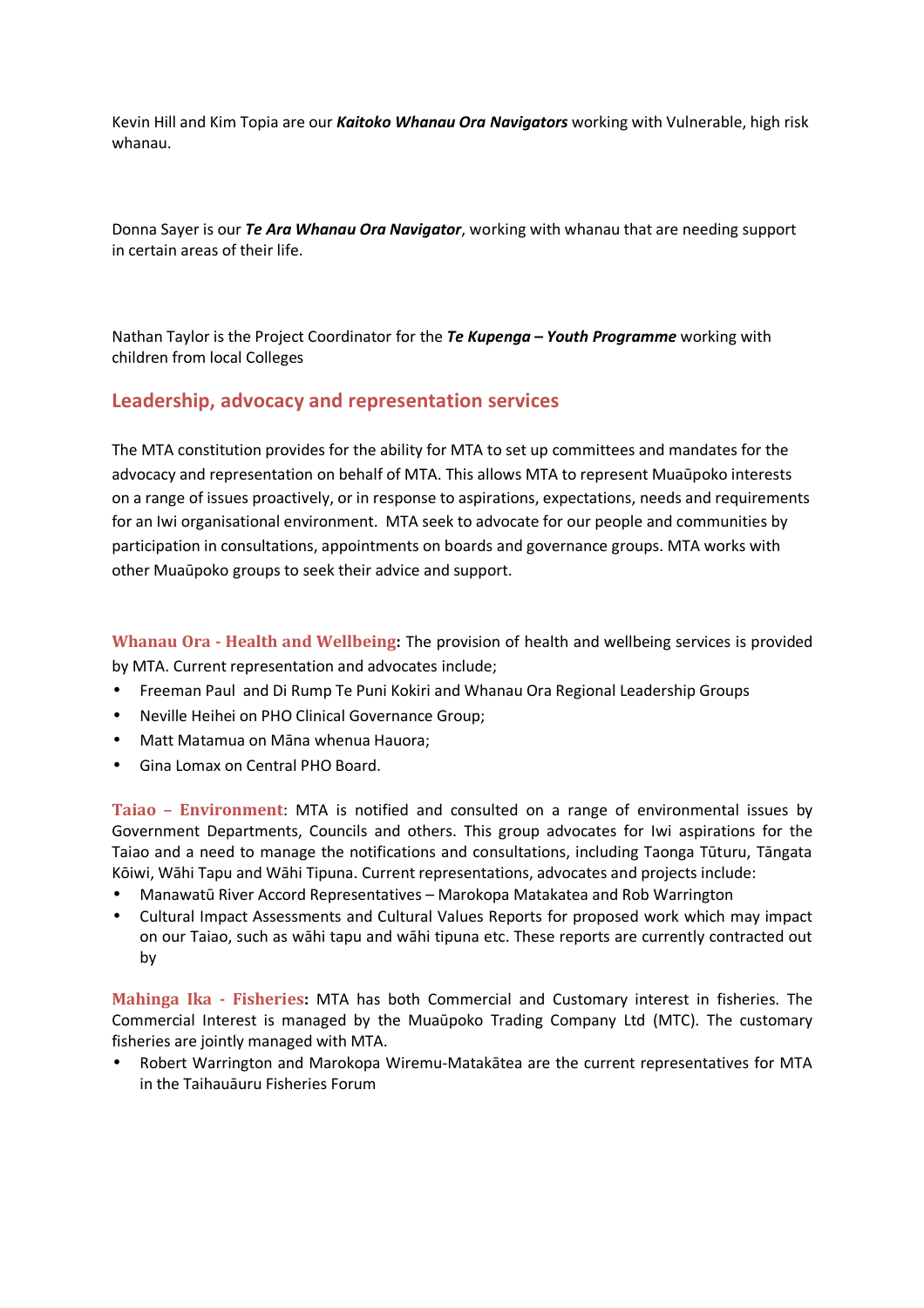#### Management Services:

The Chief Executive Officer (CEO) of Muaūpoko Tribal Authority (MTA) is also the CEO of Muaūpoko Trading Company Ltd (MTC). This management service is required to provide a stable and consistent management structure across the Muaūpoko whanau of organisations. This enables the coordination for a cohesive direction and management. The CEO is able to provide comprehensive reporting across the Muaūpoko whanau of organisations. The interim CEO (as at December 2014) is Dianne Rump.

#### Administrative Services

The Administrative Assistant provide a number of services including reception, general office administration and maintaining the Muaūpoko Iwi Membership Register.

#### Financial and Asset Management Services

The Financial management of MTA and MTC are part of the management service provided by the Financial Committee made up of the CEO and Board Members. Finance Manager who uses a reputable financial management system and provides financial reports to the monthly MTA Board meetings and quarterly MTC Directors meetings.

MTA has charitable tax status with the Inland Revenue Department. This tax status includes MTA subsidiary company Muaūpoko Trading Company Ltd (MTC). MTA and MTC tax year is from April to May and they are audited every year. A consolidated audit of MTA and MTC is presented at each Annual General Meeting. MTA has engaged a number of professionals for advice and to meet financial, asset management and other requirements.

| <b>Bank</b>        | <b>Westpac</b>               |
|--------------------|------------------------------|
| <b>Accountants</b> | <b>Hamid &amp; McHutchon</b> |
| <b>Auditor</b>     | <b>Small &amp; Co</b>        |
| <b>Lawyers</b>     | <b>Tuia Group</b>            |
| <b>Insurer</b>     | <b>Peter Cranshaw</b>        |

#### Iwi Membership and Registration Services

MTA have both legal and organisational obligations and requirements for the registering of Muaūpoko descendants and the maintenance of a membership registry. Descendants of Muaūpoko may choose to become a member of MTA, or, register to receive private notices relating to: Special and general meetings;

- Postal ballot papers so they may vote on elections, proposed changes to associated constitution or trust deed documents;
- Disposal of assets obtained as a result of a Treaty Settlement (e.g. Fisheries Settlement Assets) such as settlement quota.

The process and rules for Muaūpoko descendants to apply for membership or to register is described in the MTA-ISR. The Iwi Membership Database and Registration process is managed by the Office Administrator.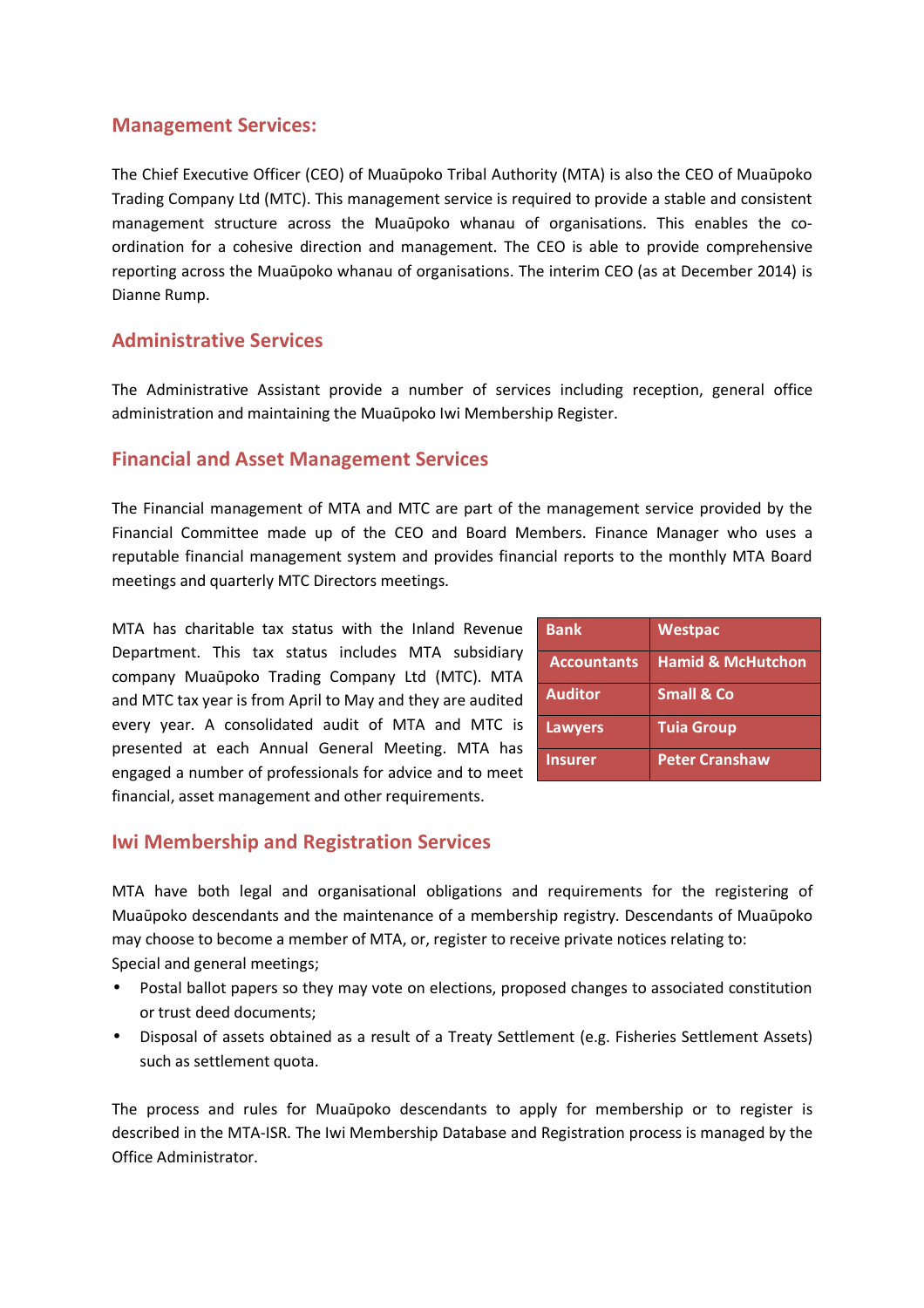## Communications and Service Centre

MTA communicate to the membership and those registered through;

- Email,
- Online social media Facebook,
- The MTA website,
- Private notices directly to members and those registered,
- In newspapers, such as the monthly Pānui in the local newspaper the Chronicle,
- Hui and Wānanga also occur on different issues and topics,
- Formal General and Special Meetings,
- Annual General Hui is held every year.

The MTA owns its own office space at 306 Oxford St, Levin. This is the registered address for MTA and its Companies. It is from this office MTA provide their services. The Office hours are Monday to Friday 9am to 5pm.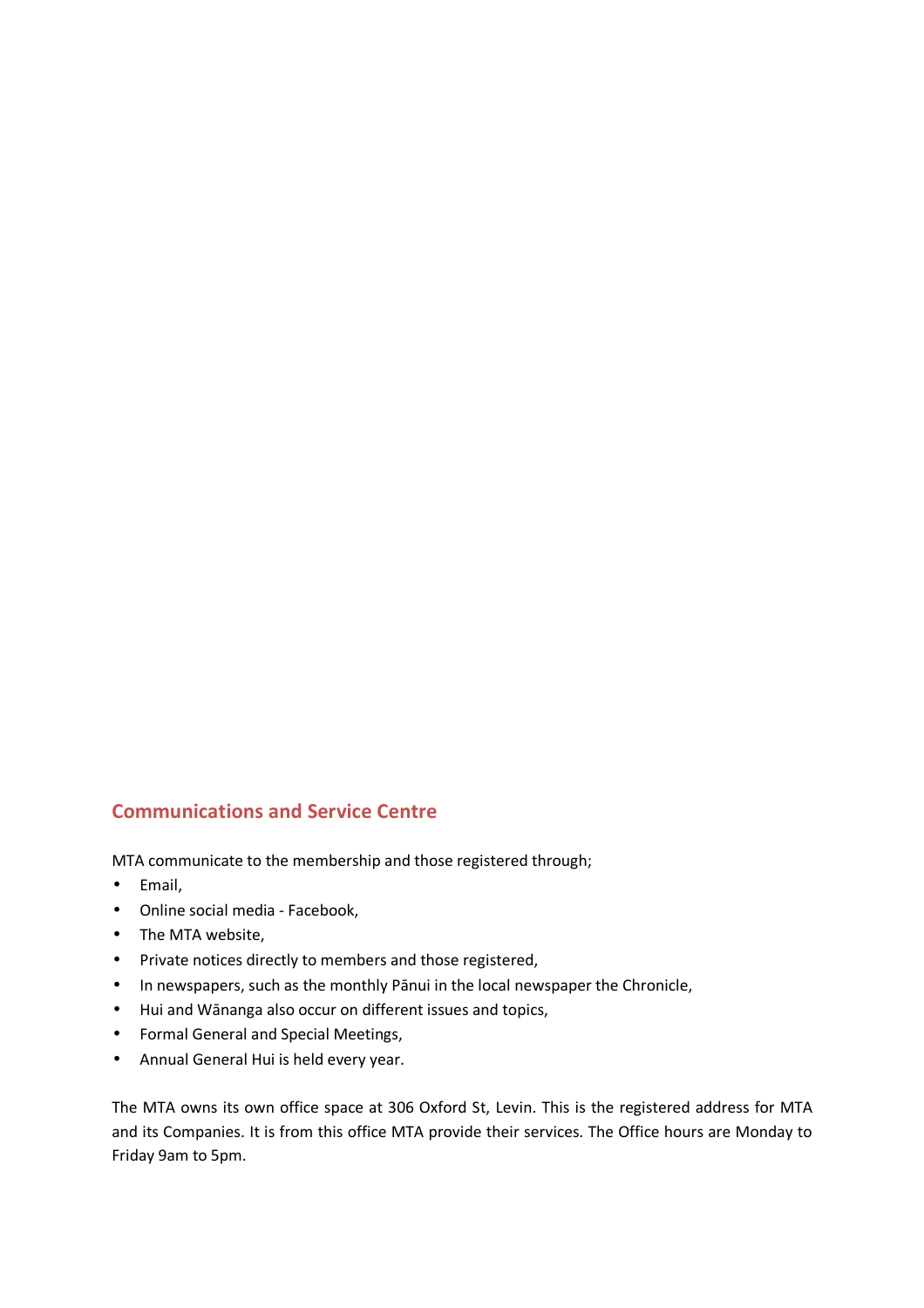# MUAUPOKO TRIBAL AUTHORITY ANNUAL PLAN 2015-2016

r.

| <b>CULTURAL</b> – Muaūpoko reo, tikanga, Waiata and heritage are preserved and maintained for future generations                                                                                                                                                       |  |  |  |  |
|------------------------------------------------------------------------------------------------------------------------------------------------------------------------------------------------------------------------------------------------------------------------|--|--|--|--|
|                                                                                                                                                                                                                                                                        |  |  |  |  |
| (Key People, Processes & Resources)                                                                                                                                                                                                                                    |  |  |  |  |
| Gather stories and history through<br>Programmes which support and<br>accelerate proficiency of Te Reo<br><b>Business Advisory Services</b><br>Renegotiate community<br>partnerships for events<br>Kura/MOE funding and support<br>Kōmite of passionate and interested |  |  |  |  |
|                                                                                                                                                                                                                                                                        |  |  |  |  |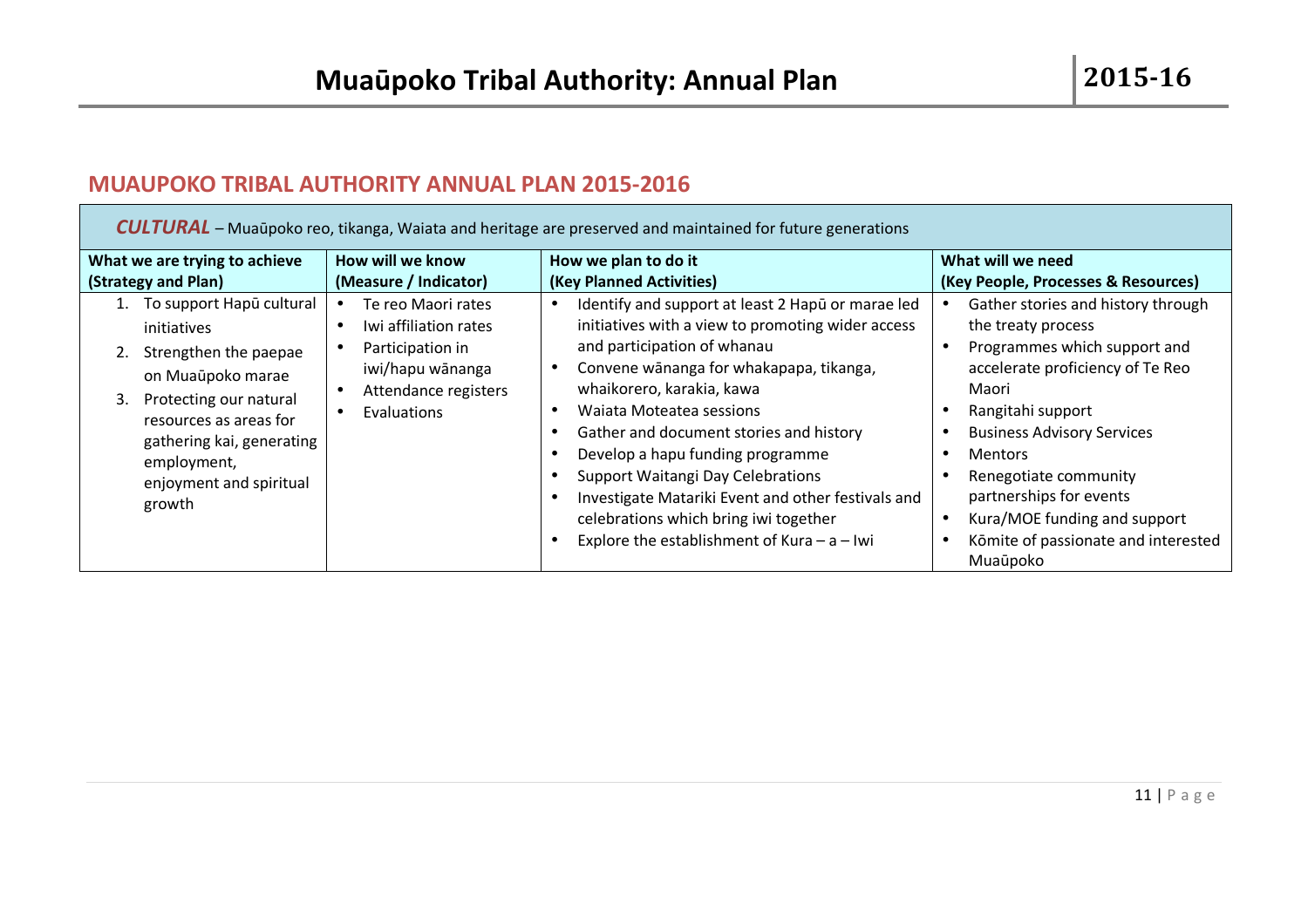| <b>INFRASTUCTURE</b> – Robust iwi and Hapu structures that best serve Muaupoko Interests |                               |                                   |                                                            |                                        |
|------------------------------------------------------------------------------------------|-------------------------------|-----------------------------------|------------------------------------------------------------|----------------------------------------|
|                                                                                          | What we are trying to achieve | How will we know                  | How we plan to do it                                       | What will we need                      |
|                                                                                          | (Strategy and Plan)           | (Measure / Indicator)             | (Key Planned Activities)                                   | (Key People, Processes & Resources)    |
| 4.                                                                                       | Continue to support           | Communications to the             | Develop clear governance and management roles              | <b>Board Members Fees</b><br>$\bullet$ |
|                                                                                          | and strengthen MTA            | Board                             | Governance Training and Induction for new MTA<br>$\bullet$ | <b>Staff Costs</b><br>$\bullet$        |
|                                                                                          | governance,                   | Presentations                     | board members and MTC Directors                            | Accommodation, Travel, other           |
|                                                                                          | operational capacity          | Reports to the Board<br>$\bullet$ | <b>Build capacity</b><br>$\bullet$                         | reimbursements                         |
|                                                                                          | and systems                   | <b>Minutes</b>                    | Monthly Board Meetings with active oversight of            | <b>Governance Policy</b>               |
| 5.                                                                                       | Support the                   | Maintain accurate and             | operational plans                                          | <b>Training costs</b>                  |
|                                                                                          | development of hapu           | up to date records                | <b>Annual General Meeting</b><br>$\bullet$                 | <b>Minutes and Communications</b>      |
|                                                                                          | structures                    |                                   | Communications to the Board<br>$\bullet$                   | Report and Information                 |
|                                                                                          |                               |                                   | Reports to the Board<br>$\bullet$                          | contributions from MTC                 |
|                                                                                          |                               |                                   | <b>Board Minutes</b><br>$\bullet$                          | Cost to develop Induction and          |
|                                                                                          |                               |                                   | Maintain accurate and up to date records                   | Governance handbook                    |
|                                                                                          |                               |                                   | <b>Election of Board Members</b><br>$\bullet$              | Communications expertise               |
|                                                                                          |                               |                                   | Communications to Iwi<br>$\bullet$                         | Governance expertise                   |
|                                                                                          |                               |                                   | Work with Hapū to develop robust structures<br>$\bullet$   |                                        |
|                                                                                          |                               |                                   | Support Hapū with communications, elections,               |                                        |
|                                                                                          |                               |                                   | register development                                       |                                        |

HAUORA - Providing healthy pathways for Muaupoko so we can participate fully in our lives and communities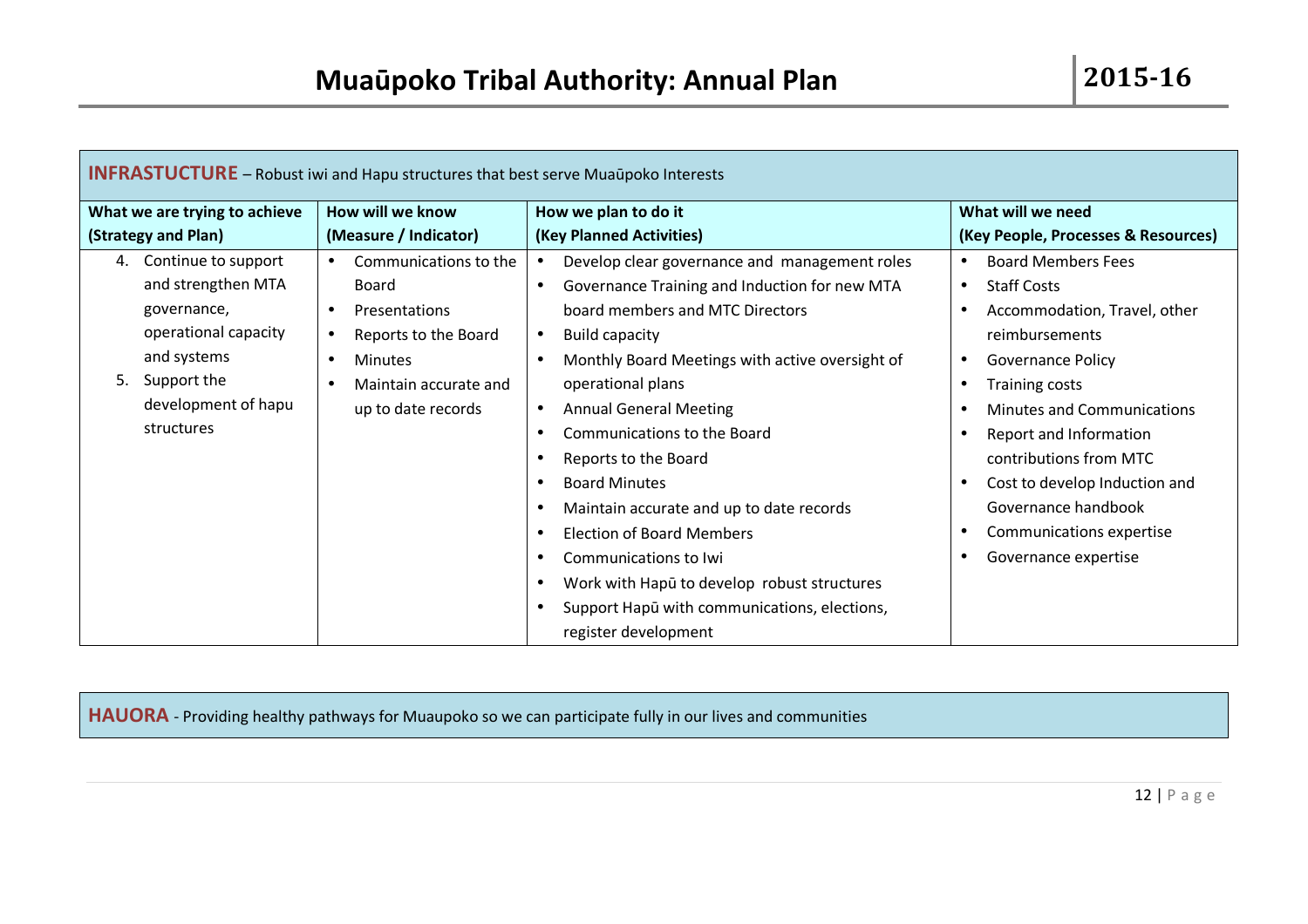| What we are trying to achieve<br>(Strategy and Plan)                  | How will we know<br>(Measure / Indicator)                                                                                                                                                  | How we plan to do it<br>(Key Planned Activities)                                                                                                                                                                             | What will we need<br>(Key People, Processes &<br>Resources) |
|-----------------------------------------------------------------------|--------------------------------------------------------------------------------------------------------------------------------------------------------------------------------------------|------------------------------------------------------------------------------------------------------------------------------------------------------------------------------------------------------------------------------|-------------------------------------------------------------|
| Develop a comprehensive<br>6.<br>iwi health and wellbeing<br>strategy | Iwi Health and wellness<br>iwi profile<br>Iwi Health and Wellness<br>Strategy in place<br>Participation in<br>programmes e.g. Iron<br>Maori, Sports events<br>Attendance and<br>Evaluation | Re convene the Kaumātua Programme<br>$\bullet$<br>Link with other providers for collective<br>$\bullet$<br>impact partnerships<br>Develop closer relationships with PHO/DHB<br>$\bullet$<br>Leverage membership<br>$\bullet$ | Targeted funding sources                                    |

| <b>LEADERSHIP</b> - Nurturing future leaders                                |                                                                                                                     |                                                                                                                                                                                                                                                                                                                                                     |                                                                                                                                                                                                                                                                               |
|-----------------------------------------------------------------------------|---------------------------------------------------------------------------------------------------------------------|-----------------------------------------------------------------------------------------------------------------------------------------------------------------------------------------------------------------------------------------------------------------------------------------------------------------------------------------------------|-------------------------------------------------------------------------------------------------------------------------------------------------------------------------------------------------------------------------------------------------------------------------------|
| What we are trying to achieve (Strategy<br>and Plan)                        | How will we know<br>(Measure / Indicator)                                                                           | How we plan to do it<br>(Key Planned Activities)                                                                                                                                                                                                                                                                                                    | What will we need<br>(Key People, Processes &<br>Resources)                                                                                                                                                                                                                   |
| Develop leadership<br>Opportunities for Rangitahi<br>Engage Rangitahi<br>8. | Participation and<br>$\bullet$<br>outcomes<br>Attendance and<br>$\bullet$<br>Evaluation<br>Use of<br>communications | Convene a Rangitahi hui to develop<br>$\bullet$<br>moemoea and talk about needs<br>Rangitahi wānanga<br>$\bullet$<br>Investigate employment and skills programs<br>Youth Mentoring<br>Rangitahi Sponsorship programme<br>Communications mechanisms for Rangitahi<br>Run phase 2 Te Kupenga trial<br>Explore the establishment of Kura $-$ a $-$ Iwi | Mentor programme<br>Sponsorship policy and<br>oversight komite<br>Youth focussed funding<br>Kaumātua support<br>Web/Social media design<br>Hui and wānanga costs<br>Te Kupenga coordinator<br>Kura/MOE Funding and support<br>Kōmite of passionate and<br>interested Muaūpoko |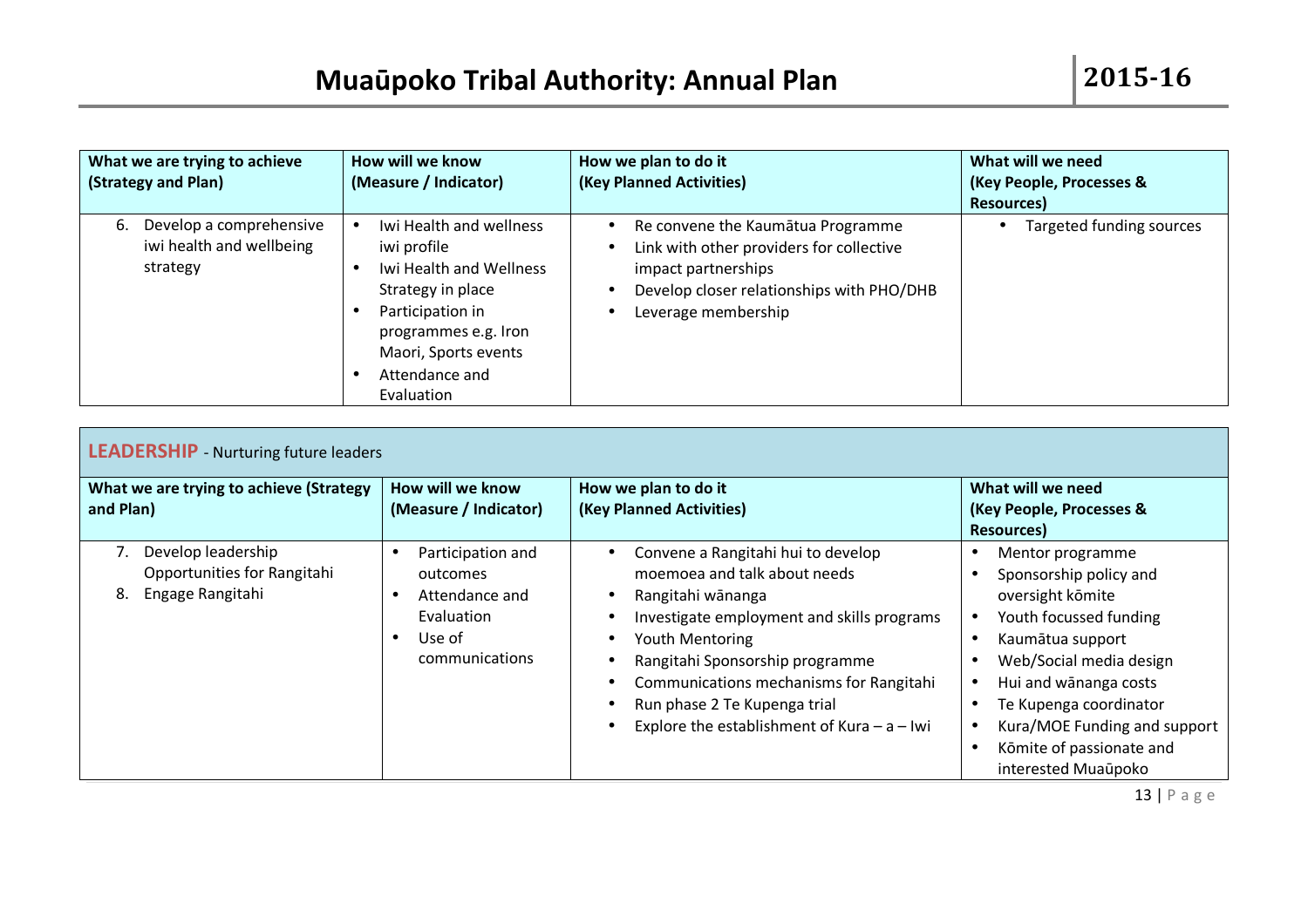| <b>LEADERSHIP</b> - Advocacy and Representation                                                                                                                                                                                                                                                                                                                                             |                                                                                                                                                                                                                                                        |                                                                                                                                                                                                                                                                                                                                                                                                                                                 |                                                                                                                                                                                                    |
|---------------------------------------------------------------------------------------------------------------------------------------------------------------------------------------------------------------------------------------------------------------------------------------------------------------------------------------------------------------------------------------------|--------------------------------------------------------------------------------------------------------------------------------------------------------------------------------------------------------------------------------------------------------|-------------------------------------------------------------------------------------------------------------------------------------------------------------------------------------------------------------------------------------------------------------------------------------------------------------------------------------------------------------------------------------------------------------------------------------------------|----------------------------------------------------------------------------------------------------------------------------------------------------------------------------------------------------|
| What we are trying to achieve (Strategy<br>and Plan)<br>To contribute to and leverage<br>9.<br>relationships and initiatives which<br>enhance and protect Muaūpoko<br>resources and the environment<br>10. Advocate and represent<br>Muaupoko Taiao<br>11. Represent Muaūpoko interests at<br>local, regional and national forums<br>always upholding and enhancing<br>the mana of Muaūpoko | How will we know<br>(Measure / Indicator)<br>To receive<br>$\bullet$<br>relationship<br>agreements with<br>key stakeholders<br>Hui with Key<br>$\bullet$<br><b>Stakeholders</b><br>Muaupoko Taiao<br>systems<br>developed<br>Partnership<br>agreements | How we plan to do it<br>(Key Planned Activities)<br>MTA to engage Iwi membership and other<br>$\bullet$<br>stakeholders<br>Reporting on progress and communications to Iwi<br>including wānanga and hui<br>Relationship Agreements completed with key<br>$\bullet$<br>stakeholders: Horizon, HDC, DoC, MPI<br>Iwi Management Plan developed, completed<br>$\bullet$<br>and implemented<br>Sites of Significant and Taonga Database<br>completed | What will we need<br>(Key People, Processes &<br><b>Resources</b> )<br>Delegations from Muaūpoko<br>and MTA<br>Communications and costs<br>Hui and Wānanga costs<br>Taiao Project Groups and Costs |
|                                                                                                                                                                                                                                                                                                                                                                                             | renegotiated<br>Increased kaitiaki<br>of taonga<br>Reports and<br>submissions                                                                                                                                                                          | Develop a Pataka Moana<br><b>Environmental and Commissioner Training</b><br>Develop a Sustainable Land Use Project for<br>Muaūpoko Maori Land<br>Develop a Native Fisheries Project                                                                                                                                                                                                                                                             |                                                                                                                                                                                                    |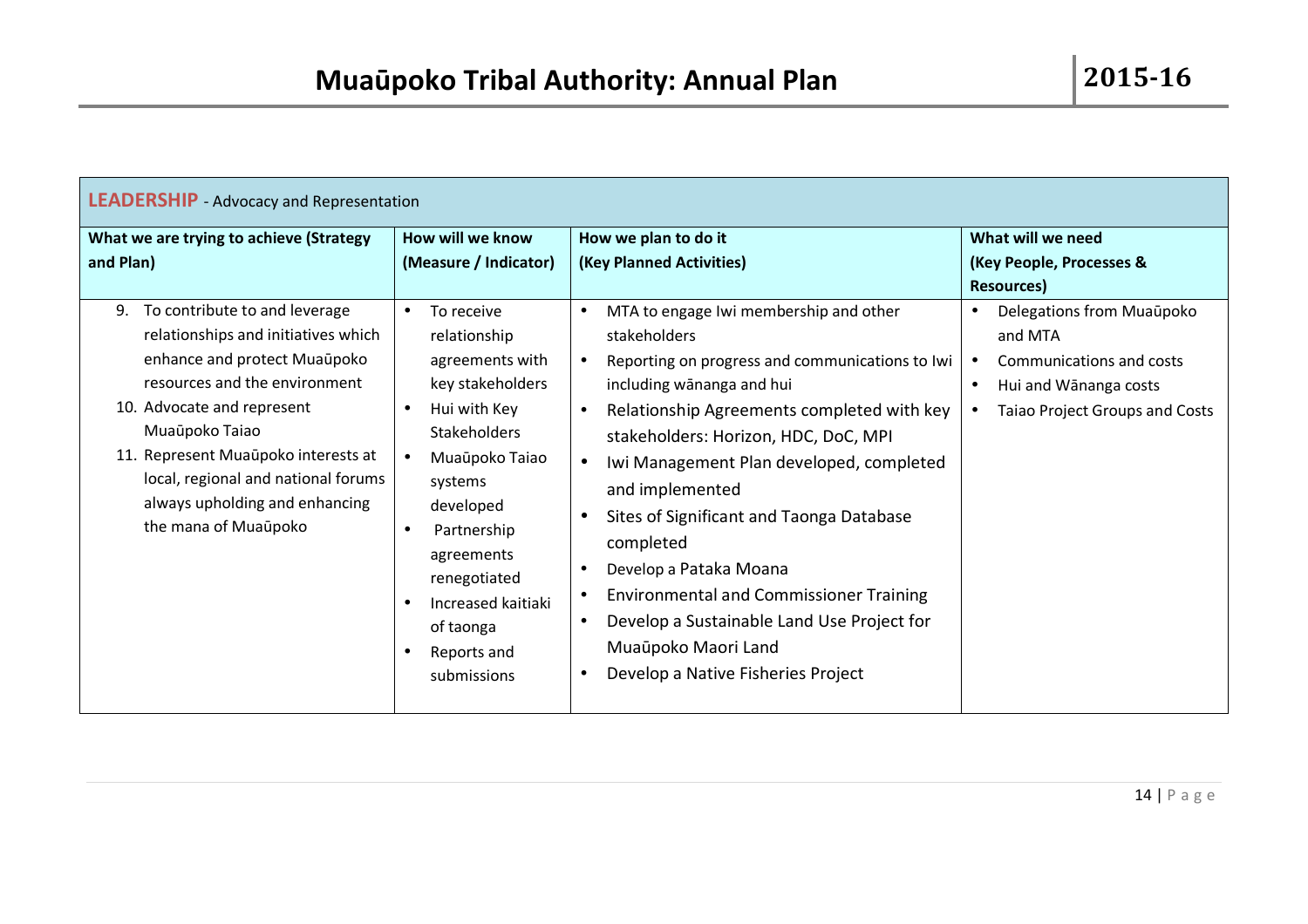| Contract performance and enhance our credibility as a provider                                                                                                                                                                   |                                                                                                                                                                                                                                                                                                                                                                                                      |                                                                                                                                                                                                                                                                                                                                                                                                                          |                                                                                                                                                                                                                                                                                                                                                                                                                                |  |
|----------------------------------------------------------------------------------------------------------------------------------------------------------------------------------------------------------------------------------|------------------------------------------------------------------------------------------------------------------------------------------------------------------------------------------------------------------------------------------------------------------------------------------------------------------------------------------------------------------------------------------------------|--------------------------------------------------------------------------------------------------------------------------------------------------------------------------------------------------------------------------------------------------------------------------------------------------------------------------------------------------------------------------------------------------------------------------|--------------------------------------------------------------------------------------------------------------------------------------------------------------------------------------------------------------------------------------------------------------------------------------------------------------------------------------------------------------------------------------------------------------------------------|--|
| What we are trying to achieve<br>(Strategy and Plan)                                                                                                                                                                             | How will we know<br>(Measure / Indicator)                                                                                                                                                                                                                                                                                                                                                            | How we plan to do it<br>(Key Planned Activities)                                                                                                                                                                                                                                                                                                                                                                         | What will we need<br>(Key People, Processes & Resources)                                                                                                                                                                                                                                                                                                                                                                       |  |
| 12. To meet contract<br>performance, grow<br>contract value and<br>increase funder<br>confidence<br>13. To influence for<br>Muaūpoko outcomes in<br>the Horowhenua Social<br>Sector Trial and<br>Children's Action Plan<br>Trial | Costings on contract by contract<br>$\bullet$<br>basis to ensure affordable<br>sustainable business platform<br>and cost neutrality<br>Annual Plan and Budget<br>developed<br>Strategies and Policies developed<br>$\bullet$<br>Performance Agreements in place<br>$\bullet$<br>and reviewed<br>Reporting on performance<br>$\bullet$<br>Performance information made<br>available to Iwi membership | Participate Fully in Trial governance and<br>$\bullet$<br>decision making<br>Participate in Whanau Ora Strategic<br>$\bullet$<br><b>Innovation District Leaders Group</b><br>Maintain accurate and up to date<br>$\bullet$<br>records; finances, assets, investments,<br>meetings, company information.<br>Board Hui<br>Performance Agreements<br>$\bullet$<br>Performance Reports from MTA, MCS<br>$\bullet$<br>and MTC | <b>Board Costs</b><br><b>Staff Costs</b><br><b>Auditors Costs</b><br>$\bullet$<br><b>Accountants Costs</b><br>$\bullet$<br><b>Bank and Banking Costs</b><br><b>GST Costs</b><br>$\bullet$<br>Legal Advice and Costs<br>$\bullet$<br>Performance Agreements<br>$\bullet$<br><b>Board Performance Agreement</b><br><b>Staff Performance Agreement</b><br>Financial system and costs<br>$\bullet$<br>Information System and costs |  |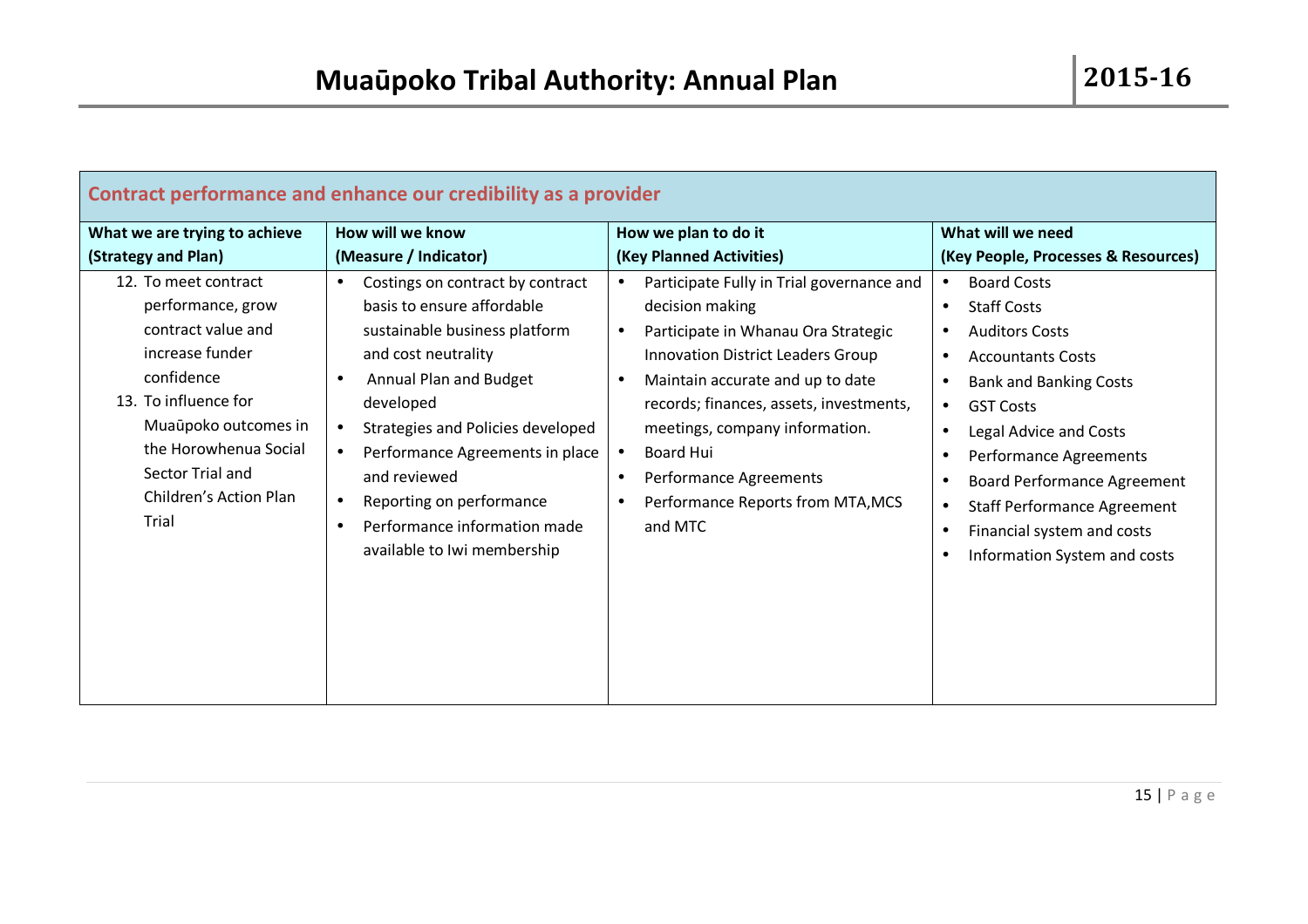| <b>Communications and Service Centre</b> |                              |                                                  |                                     |
|------------------------------------------|------------------------------|--------------------------------------------------|-------------------------------------|
| What we are trying to achieve            | How will we know             | How we plan to do it                             | What will we need                   |
| (Strategy and Plan)                      | (Measure / Indicator)        | (Key Planned Activities)                         | (Key People, Processes & Resources) |
| 14. Build strong                         | <b>Participation Numbers</b> | Published Annual Plan and Annual Report          | Media costs                         |
| communications with                      | Feedback<br>$\bullet$        | Pānui in Newspaper                               | Website costs                       |
| members                                  | Use of website an social     | Regular Magazine                                 | Staff costs                         |
| 15. To inform and                        | media                        | Use MTA Website with regular updates             | Information contributions from      |
| encourage Iwi                            |                              | Reporting on activities and iwi news             | <b>Communications Policy</b>        |
| participation and                        |                              | Support hapu communications                      | Funds for Hui a iwi                 |
| membership of Events                     |                              | Bring iwi together at least twice per year to    |                                     |
| and Activities                           |                              | discuss and consult on the implementation of the |                                     |
|                                          |                              | 2020 strategy and key issues/areas of interest   |                                     |

| <b>Iwi Membership and Registration Services</b> |                        |                                                |                                     |  |
|-------------------------------------------------|------------------------|------------------------------------------------|-------------------------------------|--|
| What we are trying to achieve                   | How will we know       | How we plan to do it                           | What will we need                   |  |
| (Strategy and Plan)                             | (Measure / Indicator)  | (Key Planned Activities)                       | (Key People, Processes & Resources) |  |
| 16. To increase membership                      | Increase registrations | Develop, review membership policy, systems and | Validator costs                     |  |
| registration                                    | and reduce missing     | membership roll                                | <b>Staff Costs</b>                  |  |
|                                                 | contact details for    | Receive and process registrations              | Registration and costs              |  |
|                                                 | registered members by  | Maintain accurate and up to date records       | Media costs                         |  |
|                                                 | 5%                     | <b>Membership Validators</b>                   | Website costs                       |  |
|                                                 |                        | Communications to Iwi                          |                                     |  |
|                                                 |                        | <b>Membership Programmes</b>                   |                                     |  |
|                                                 |                        | Hui a iwi                                      |                                     |  |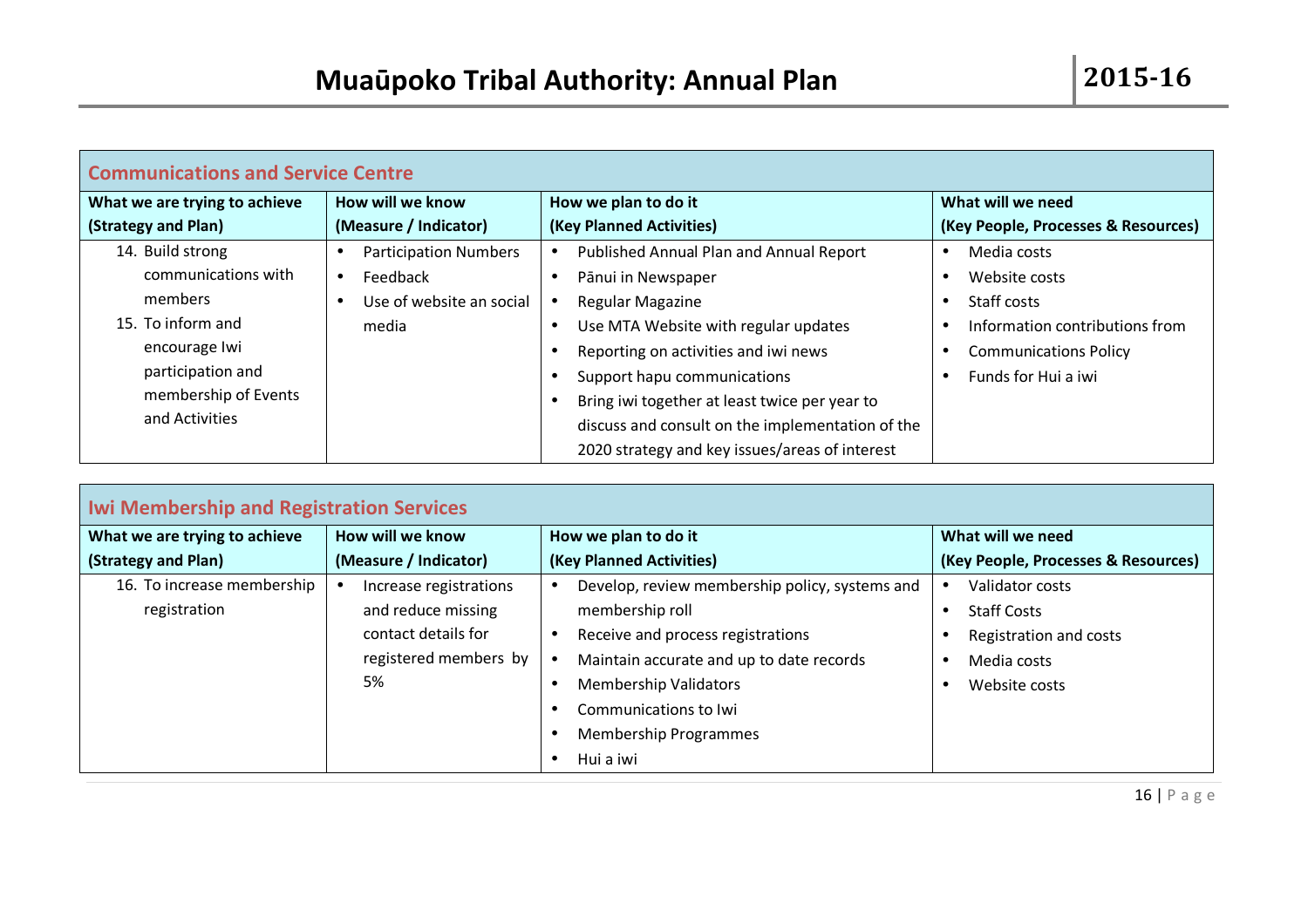| <b>Whanau Ora</b>                                                                              |                                                                                                                                                                                                                                                                          |                                                                                                                                                                                                                                                                                      |                                                                                                                                   |
|------------------------------------------------------------------------------------------------|--------------------------------------------------------------------------------------------------------------------------------------------------------------------------------------------------------------------------------------------------------------------------|--------------------------------------------------------------------------------------------------------------------------------------------------------------------------------------------------------------------------------------------------------------------------------------|-----------------------------------------------------------------------------------------------------------------------------------|
| What we are trying to achieve<br>(Strategy and Plan)                                           | How will we know<br>(Measure / Indicator)                                                                                                                                                                                                                                | How we plan to do it<br>(Key Planned Activities)                                                                                                                                                                                                                                     | What will we need<br>(Key People, Processes & Resources)                                                                          |
| 17. To retain and grow<br>Whanau Ora services and<br>contracts to deliver to<br>Muaūpoko needs | Contracts retained and<br>gained<br>Activity which is self-<br>funded<br><b>Contract Outcomes</b><br>Information systems<br>developed and in place<br>Our kaimahi are<br>members of lead<br>Practitioners groups<br>Our kaimahi are<br>qualified/certified<br>Navigators | Business development plan<br>$\bullet$<br>Invest in our people - capacity, resilience and<br>$\bullet$<br>capability<br>Implement holistic Whanau Ora Model<br>$\bullet$<br>Monitoring and Reporting capability<br>enhanced<br>Capture and share success stories and case<br>studies | Membership of key Whanau Ora<br>Navigator skills forums<br><b>Training costs</b><br><b>Information Management System</b><br>costs |

| <b>Treaty Negotiation</b>     |                       |                                                 |                                 |  |
|-------------------------------|-----------------------|-------------------------------------------------|---------------------------------|--|
| What we are trying to achieve | How will we know      | How we plan to do it                            | What will we need               |  |
| (Strategy and Plan)           | (Measure / Indicator) | (Key Planned Activities)                        | (Key People, Processes &        |  |
|                               |                       |                                                 | Resources)                      |  |
| 18. To progress Direct        | Negotiations identify | MTA to engage Crown, Wai Claimants, Iwi         | Delegations from MTA            |  |
| Negotiations with the         | Muaūpoko aspirations  | membership and other stakeholders               | <b>Negotiation Strategy and</b> |  |
| crown to Agreement in         | for settlement        | Reporting on progress and communications to Iwi | Approach                        |  |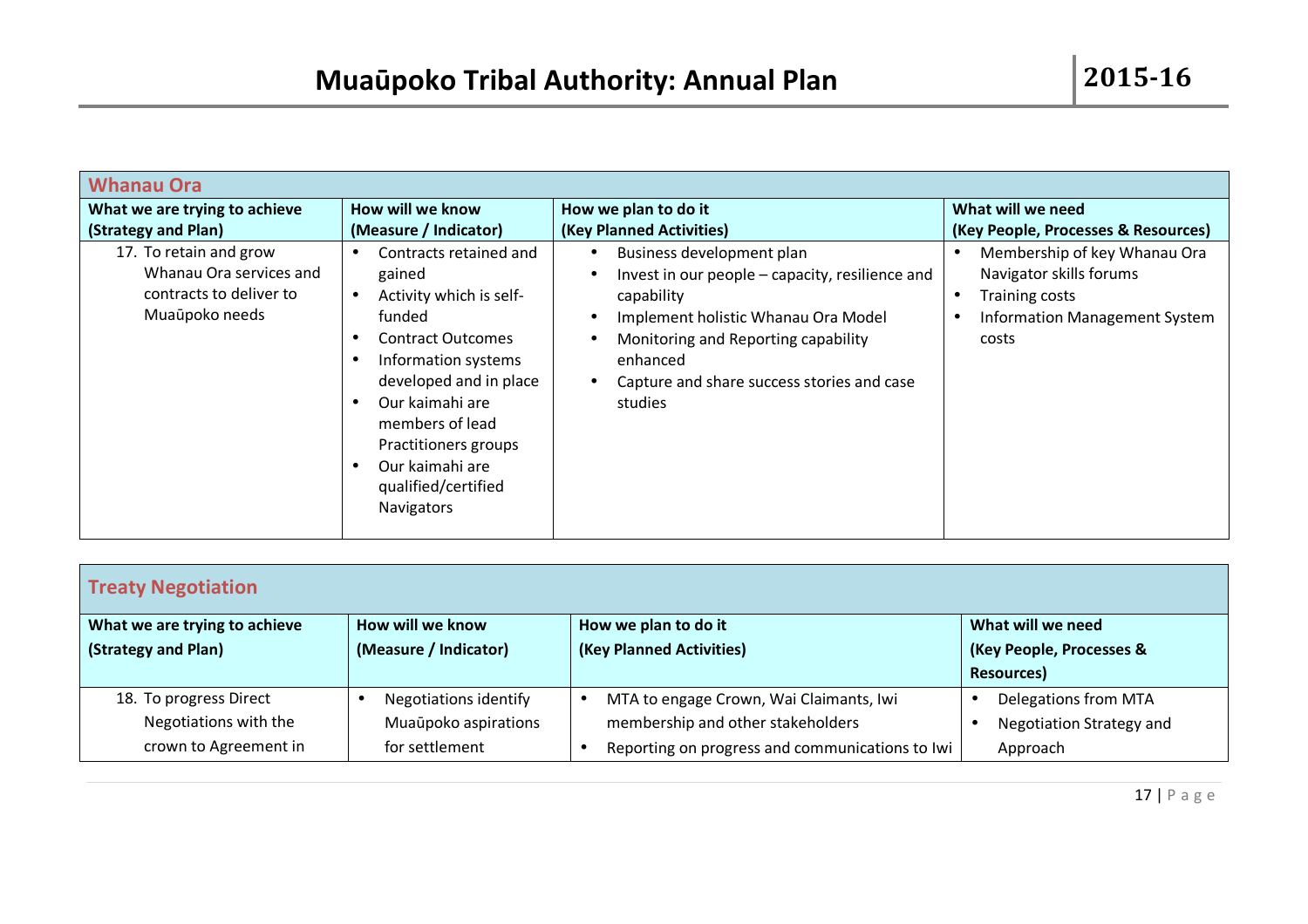| <b>Treaty Negotiation</b>     |                                      |                                             |                                  |  |
|-------------------------------|--------------------------------------|---------------------------------------------|----------------------------------|--|
| What we are trying to achieve | How will we know                     | How we plan to do it                        | What will we need                |  |
| (Strategy and Plan)           | (Measure / Indicator)                | (Key Planned Activities)                    | (Key People, Processes &         |  |
|                               |                                      |                                             | Resources)                       |  |
| Principle (AIP) phase         | Iwi are informed of<br>$\bullet$     | including wananga and hui                   | <b>Claims Committee costs</b>    |  |
| 19. To develop and consult on | settlement progress                  | <b>Support Negotiators</b>                  | Research Group costs             |  |
| Post Settlement               | Muaūpoko ratify the AIP<br>$\bullet$ | Support Claims Committee and Research Group | <b>Specialist Advisors costs</b> |  |
| Governance Entity (PSGE)      | and PSGE through formal              | <b>Support Specialist Advisors</b>          | Negotiators costs                |  |
|                               | voting process.                      | Robust ratification voting process.         | <b>Communications costs</b>      |  |

| <b>Fisheries Coastline Agreements</b>                                                                             |                                                                                                                                               |                                                                                                                                                                                                                                                                                    |                                                                                                                                                                     |  |
|-------------------------------------------------------------------------------------------------------------------|-----------------------------------------------------------------------------------------------------------------------------------------------|------------------------------------------------------------------------------------------------------------------------------------------------------------------------------------------------------------------------------------------------------------------------------------|---------------------------------------------------------------------------------------------------------------------------------------------------------------------|--|
| What we are trying to achieve                                                                                     | How will we know                                                                                                                              | How we plan to do it                                                                                                                                                                                                                                                               | What will we need                                                                                                                                                   |  |
| (Strategy and Plan)                                                                                               | (Measure / Indicator)                                                                                                                         | (Key Planned Activities)                                                                                                                                                                                                                                                           | (Key People, Processes &                                                                                                                                            |  |
|                                                                                                                   |                                                                                                                                               |                                                                                                                                                                                                                                                                                    | Resources)                                                                                                                                                          |  |
| 20. Fisheries Coastline<br>Agreements to receive<br>coastline allocation of<br><b>Fisheries Settlement Assets</b> | <b>Stakeholders</b><br>a)<br>engaged and<br>meetings held<br>b)<br>Coastline<br>Agreements signed<br>by MIO<br><b>Receive Fisheries</b><br>C) | MTC to negotiating with TOKM, Iwi and other<br>$\bullet$<br>stakeholders for Settlement of Fisheries Assets<br>Analysis and research to support negotiations<br>Specialist Advice where required<br>Reporting on progress and communications to Iwi<br>To sign Coastline Agreement | Delegation from MTA<br>Negotiation Strategy and<br>Approach<br><b>Fisheries Information</b><br>Reporting to MIO and Iwi<br>Negotiator(s) and costs<br>Analyst costs |  |